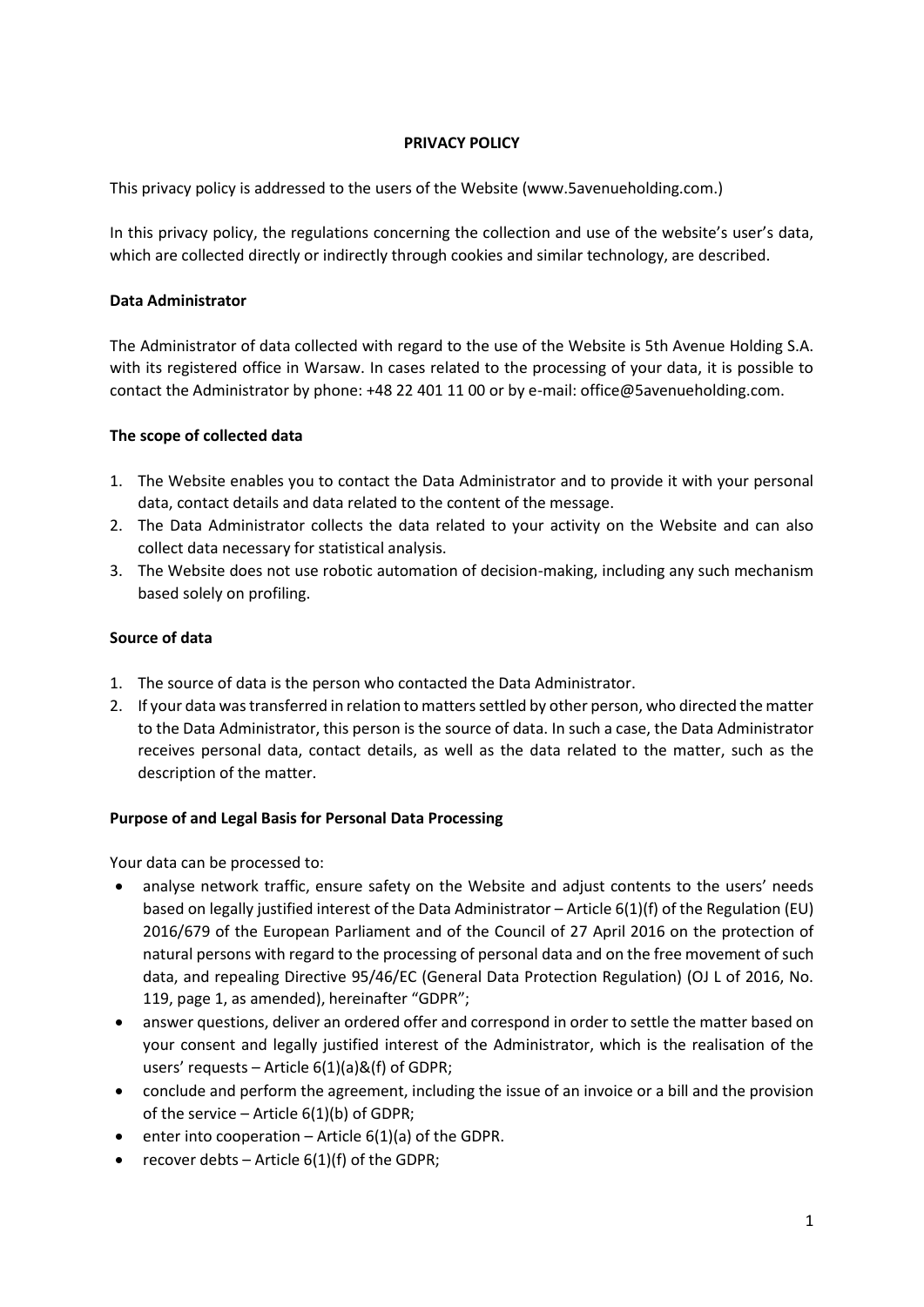- fulfil legal obligations of the Administrator related to conducting business activity Article  $6(1)(c)$ of the GDPR;
- conduct own marketing and promotional activities Article 6(1)(f) of the GDPR;
- conduct marketing and promotional activities based on a separate consent Article 6(1)(a) of the GDPR;
- send marketing information via electronic means pursuant to Art. 10(2) of the Act of 18th July 2002 on Rendering Electronic Services (i. e. Journal of Laws / Dz.U. of 2020, item 344).

# **Right to withdraw consent**

The consent to the processing of contact details can be withdrawn anytime by contacting the Data Administrator.

# **Obligation or freedom to provide data**

- 1. The provision of your data for the purposes related to the settlement of the matter is voluntary, but necessary to consider the case. The failure to provide them can make the settlement of the matter harder or impossible.
- 2. The provision of data necessary for the statistical analysis of the users of the Website is voluntary.

## **Entitlements resulting from GDPR in the scope of the processing of data**

You have a right to:

- request the Data Administrator to allow you to review your data and receive its copy Art. 15 of GDPR;
- request the Data Administrator to rectify or correct your data Art. 16 of GDPR;
- request the Data Administrator to delete your data Art. 17 of GDPR;
- request the Data Administrator to limit the processing of your data Art. 18 of GDPR;
- file a complaint regarding the processing of your personal data by the Data Administrator to the President of the Office for the Protection of Personal Data.

#### **Receivers of your personal data**

The receivers of your personal data can only be entities which are entitled to receive it pursuant to the provisions of law. Moreover, your data can be provided to couriers, post office operators, hosting or e-mail server providers, law firms and debt collection agencies.

#### **Data retention period**

- 1. Your personal data shall be stored until the withdrawal of your consent or until the matter is settled, and then until the lapse of the period of prescription of claims of the parties related to the settlement.
- 2. Data related to the analysis of network traffic collected through cookies and similar technologies can be stored until the expiry of a cookie. Some cookies never expire, therefore the data retention period will be equal to the period necessary for the Administrator to obtain goals related to the collection of data, such as ensuring the safety and analysis of historical data connected to the traffic on the website.